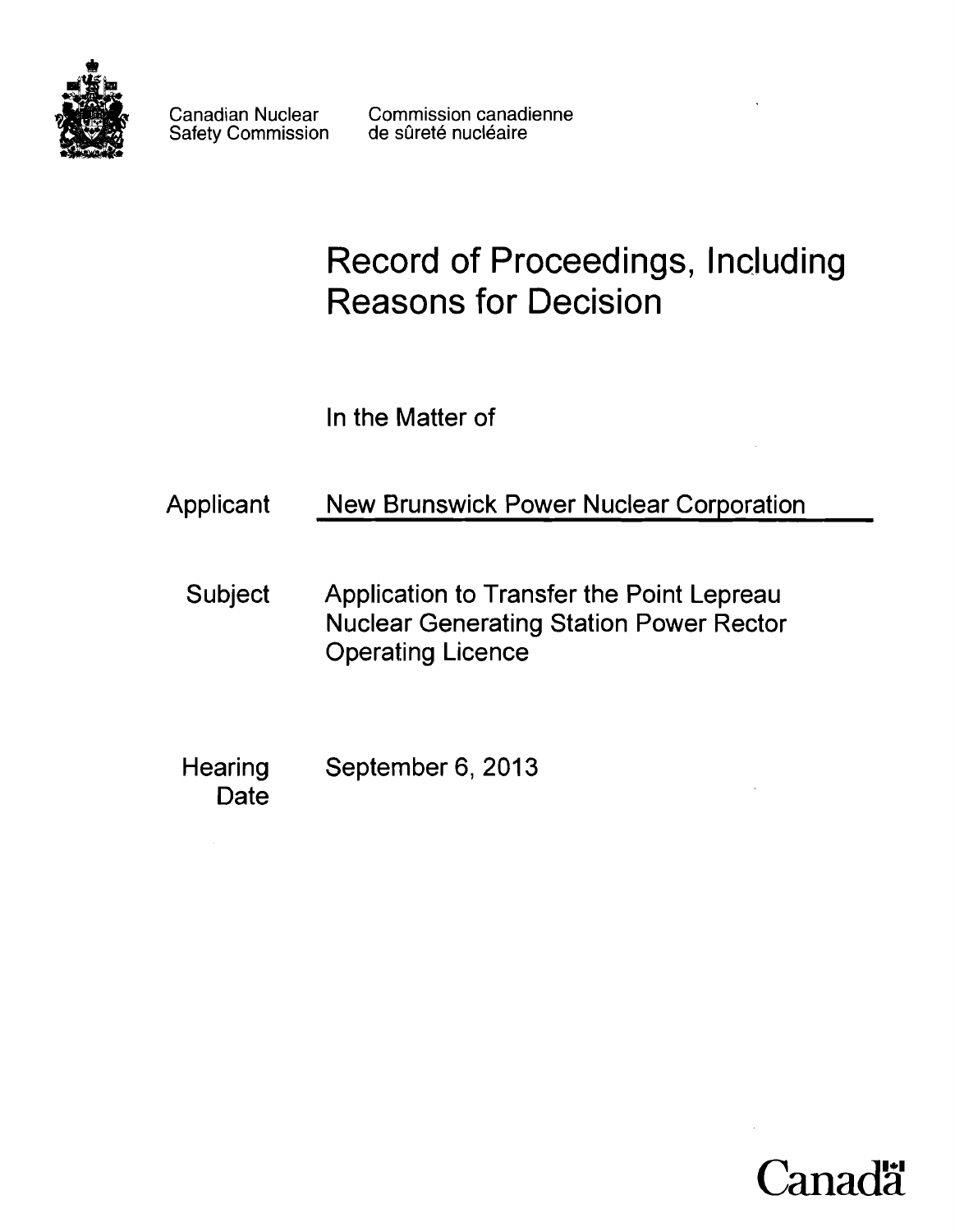# **RECORD OF PROCEEDINGS**

| Applicant:                                                 | <b>New Brunswick Power Nuclear Corporation</b>                                                                 |
|------------------------------------------------------------|----------------------------------------------------------------------------------------------------------------|
| Address/Location:                                          | Point Lepreau Generating Station,<br>PO Box 600, Lepreau, NB E5J 2S6                                           |
| Purpose:                                                   | Application to transfer the Point Lepreau Nuclear Generating<br><b>Station Power reactor Operating Licence</b> |
| Application received:                                      | April 23 and July 26, 2013                                                                                     |
| Date of hearing:                                           | September 6, 2013                                                                                              |
| Location:                                                  | Canadian Nuclear Safety Commission (CNSC) 280 Slater St.,<br>Ottawa, Ontario                                   |
| Members present:                                           | M. Binder, Chair                                                                                               |
| <b>Assistant Secretary:</b><br><b>Recording Secretary:</b> | M. Leblanc<br>S. Gingras                                                                                       |

 **Licence:** Transferred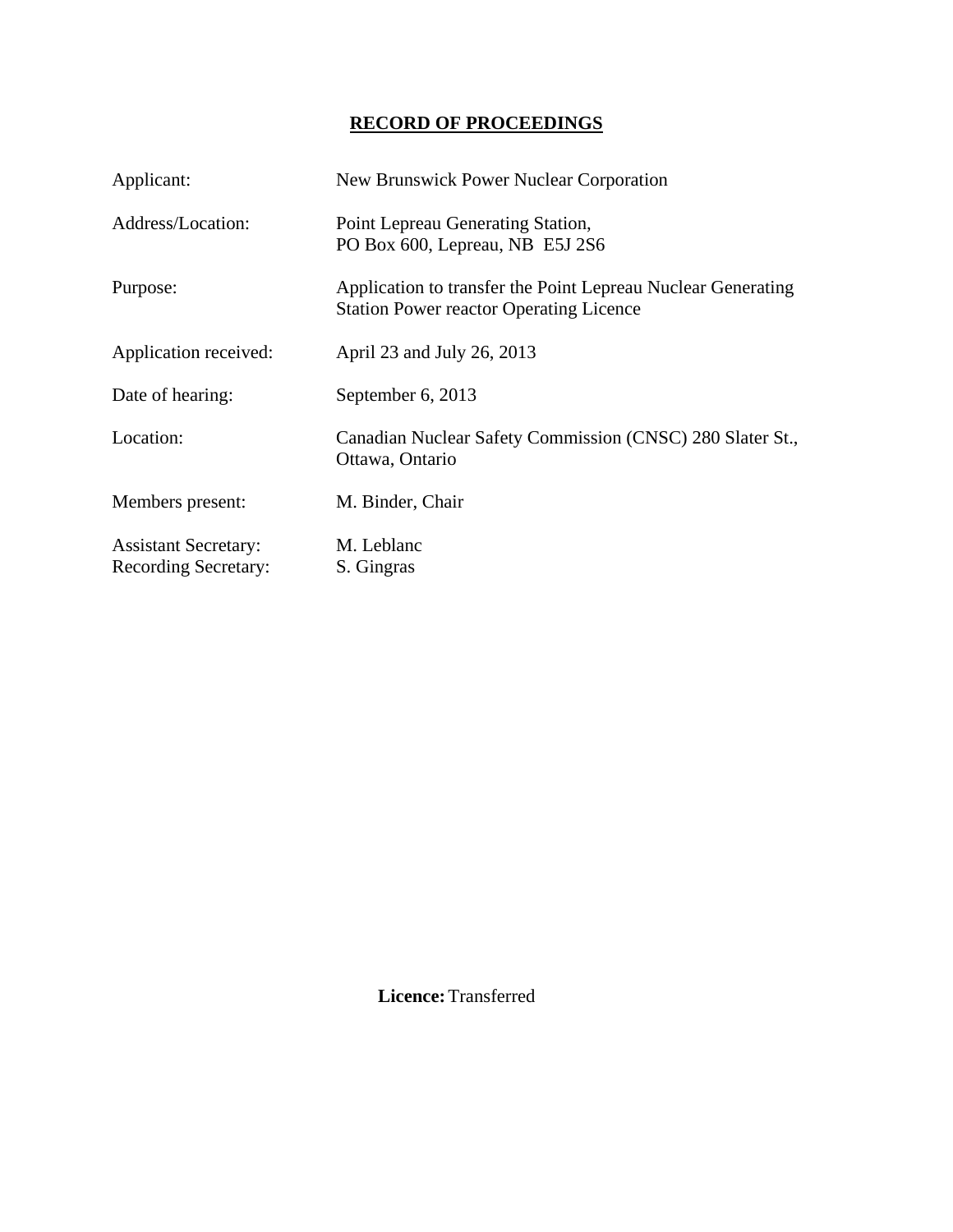# **Table of Contents**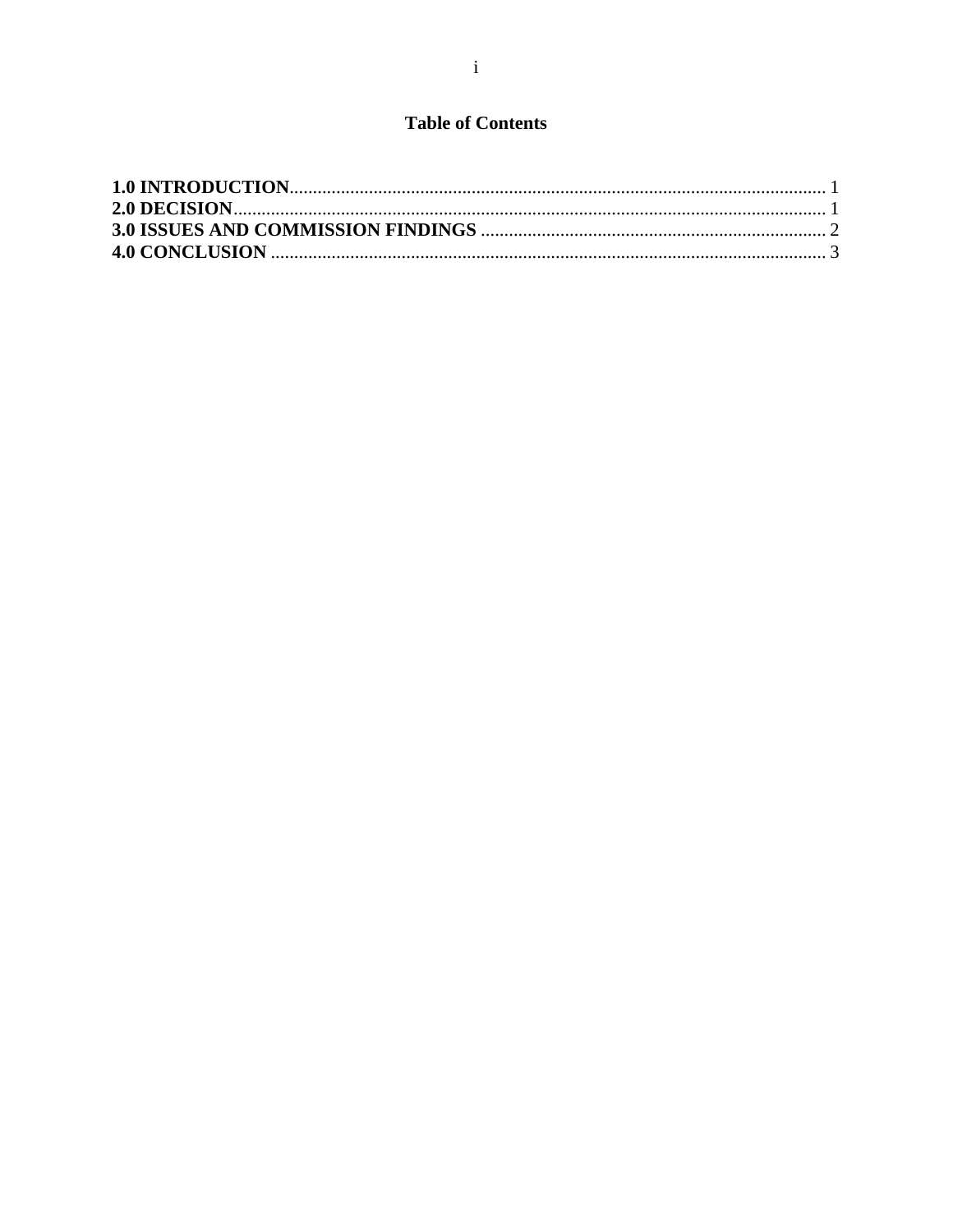## **1.0 INTRODUCTION**

- 1. New Brunswick Power Nuclear Corporation (NBPN) has submitted a request to the Canadian Nuclear Safety Commission<sup>1</sup> (CNSC), under subsection 24(2) of the *Nuclear Safety and Control Act<sup>2</sup>* (NSCA), for the transfer of the current Point Lepreau Nuclear Generating Station (PLNGS) Power Reactor Operating Licence from NBPN to New Brunswick Power Corporation (NB Power).
- 2. The Government of New Brunswick has decided to reintegrate the separate operating companies of NB Power back into a single vertically integrated utility. NBPN's application is to ensure alignment with the New Brunswick *Electricity Act*, which received Royal Assent from the New Brunswick Legislature on June 21, 2013 and is expected to come into force on October 1, 2013.

#### Issue

- 3. In considering the application, the Commission was required to decide, pursuant to subsection 24(4) of the *Nuclear Safety and Control Act*<sup>3</sup> (NSCA):
	- a) if NB Power is qualified to carry on the activity that the amended licence would authorize; and
	- b) if in carrying on that activity, NB Power would make adequate provision for the protection of the environment, the health and safety of persons and the maintenance of national security and measures required to implement international obligations to which Canada has agreed.

## **Hearing**

4. Pursuant to section 22 of the NSCA, the President of the Commission established a Panel of the Commission to review the application. The Commission, in making its decision, considered information presented for a hearing held on September 6, 2013 in Ottawa, Ontario. During the hearing, the Commission considered written submissions from CNSC staff (CMD 13-H104) and NBPN (CMD 13-H104.1).

## **2.0 DECISION**

 $\overline{a}$ 

5. Based on its consideration of the matter, as described in more detail in the following sections of this *Record of Proceedings*, the Commission concludes that NB Power has met the conditions of subsection 24(4) of the NSCA. Therefore,

<sup>&</sup>lt;sup>1</sup> The *Canadian Nuclear Safety Commission* is referred to as the "CNSC" when referring to the organization and its staff in general, and as the "Commission" when referring to the tribunal component.

 $2$  Statutes of Canada (S.C.) 1997, chapter (c.) 9.

<sup>3</sup> Statutes of Canada (S.C.) 1997, chapter (c.) 9.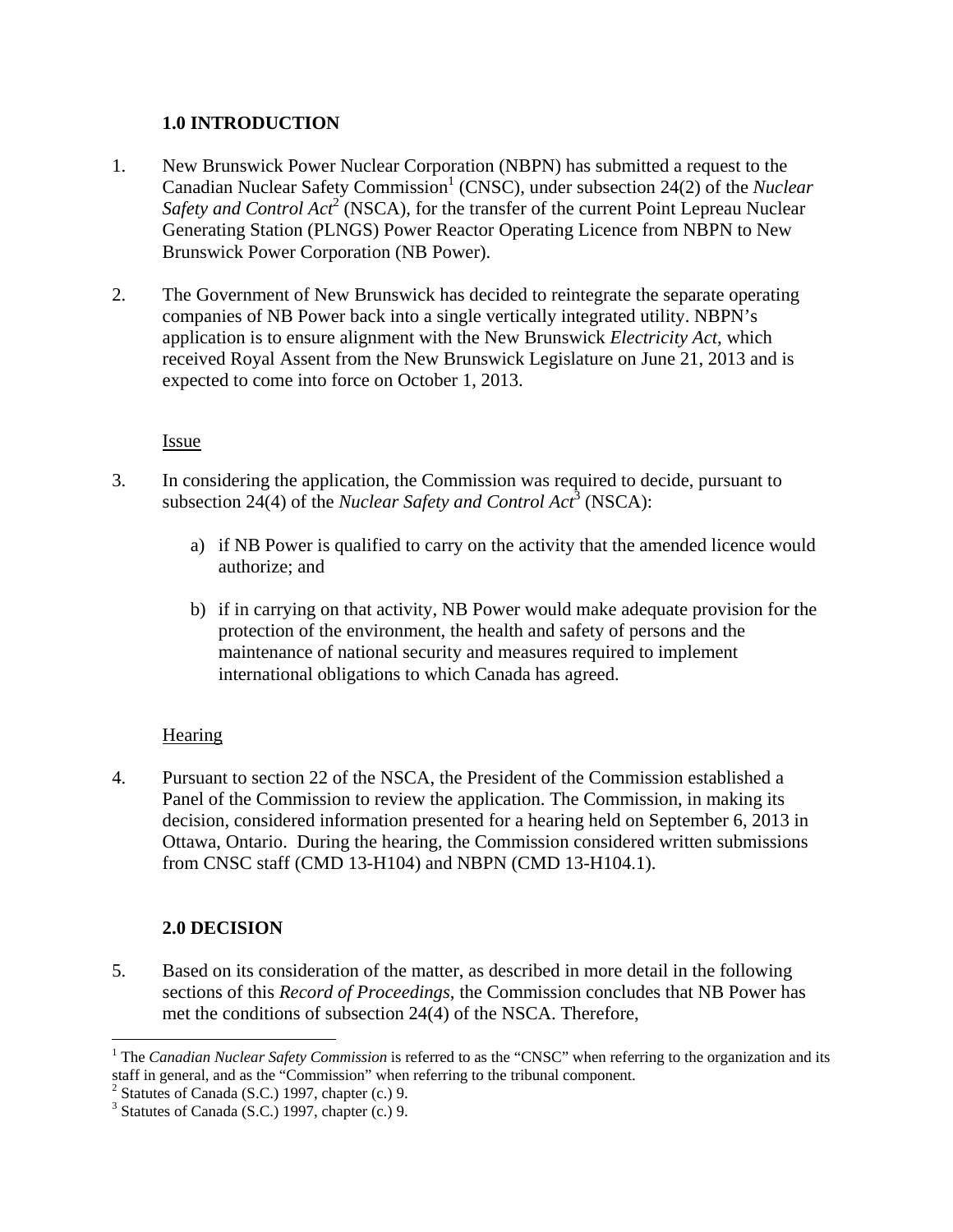6.

the Commission, pursuant to section 24 of the *Nuclear Safety and Control Act*, transfers the Power Reactor Operating Licence PROL 17.02/2017 from New Brunswick Power Nuclear Corporation to New Brunswick Power Corporation for the Point Lepreau Nuclear Facility located in the Lepreau Peninsula, New Brunswick. The transferred licence is valid upon occurrence of the following:

- 2 -

Bill 39 - the *Electricity Act*, is passed and proclaimed in force; New Brunswick Power Corporation is constituted pursuant to the provisions subsection 3(1) of the *Electricity* Act; and no substantive amendments have been made to the final form of the *Electricity Act* with respect to the provisions affecting New Brunswick Power Corporation required for the operation, obligations and liabilities of the Point Lepreau Nuclear Generating Station.

The licence is valid until June 30, 2017.

7. The Commission includes in the licence the conditions as recommended by CNSC staff in CMD 13-H104.

# **3.0 ISSUES AND COMMISSION FINDINGS**

- 8. CNSC staff reported that the integration of the NB Power group of companies will be accomplished by the enactment of a new provincial *Electricity Act*, which was introduced to the New Brunswick legislature on May 7, 2013. Subsequently, the new Electricity Act<sup>4</sup> received Royal Assent from the New Brunswick Legislature on June 21, 2013 and is expected to come into force on October 1, 2013.
- 9. CNSC staff further reported that, under the authority of the new Act, NBPN will be amalgamated with the other NB Power companies, which together will become the integrated NB Power. All assets, liabilities, rights and obligations of NBPN will, by virtue of this corporate amalgamation, become the assets, liabilities, rights and obligations of NB Power. This application for a licence transfer is to ensure proper alignment of the licence with the new Act. CNSC staff also noted having reviewed NBPN's application and considers that the information contained therein is in line with the provisions of the *Electricity Act*.
- 10. CNSC staff also noted that the Province of New Brunswick will continue to be the sole owner of the new vertically integrated NB Power. The new *Electricity Act* will deem both NB Power and its marketing subsidiary to be Crown corporations and agents of the Crown in right of the Province of New Brunswick for all purposes. The Province of New Brunswick will therefore ultimately be financially responsible for all actions and obligations of the utility.

 $\overline{a}$ 4 SNB 2013, c7